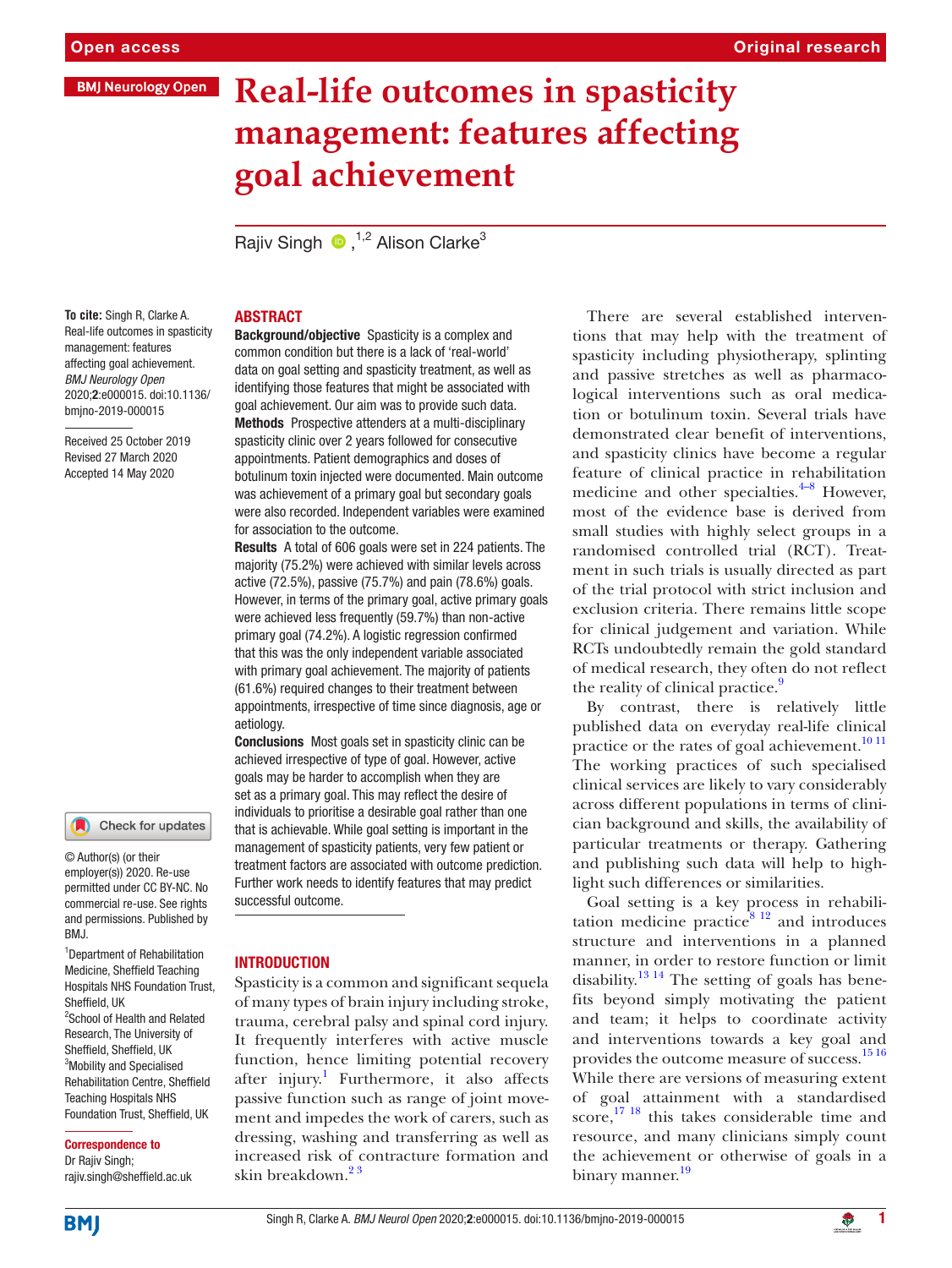Recent publication of a large, observational study, UpperLimb International Spasticity II (ULIS-II) Study, $\frac{3}{2}$  $\frac{3}{2}$  $\frac{3}{2}$ described everyday clinical practice in a number of countries and described the achievement or otherwise of patient-centred goals. The study showed the benefit of spasticity management for patients and confirmed that the majority of patient-centred goals could be achieved, resulting in improved quality of life. However, the authors also noted considerable variation from centre to centre even within a country, a phenomenon that has been well described by others. $20$  The authors called for spasticity services around the world to report on their clinical experiences preferably in larger numbers. Such reports could build up the database of spasticity knowledge, stimulate debate and discussion around aspects of service and perhaps identify the elements of 'best practice'.

Our regional spasticity centre manages a large number of individuals with spasticity of different aetiologies, treated by a multi-disciplinary team as recommended by national guidelines.<sup>[1](#page-5-0)</sup> We wished to examine the achievement of outcomes which is based on the setting of patientcentred goals that are derived in discussion with patients, therapists and physicians. Hence the primary aim was to describe the types of goals that were set and the level of goal achievement. However, we also wished to describe differences between patients in treatment in terms of the medication that was used to treat, the particular muscles that were injected (if any) as well as total doses of treatment used. We also wished to ascertain if the treatments differed considerably from one session to the next or if it was similar. Our aims were therefore exactly the same as ULIS-II,<sup>[3](#page-5-6)</sup> namely to describe everyday, real-life clinical practice and the achievement or otherwise of patientcentred goals.

# **METHODS**

This is a report of real-life clinical practice. The subjects were individuals referred to a large regional spasticity centre over a 2-year period (July 2015–June 2017) attending two consecutive appointments. The first appointment recorded initial goal setting and at the second appointment, its subsequent achievement. Referrals were received from a number of sources including stroke teams, general practitioners, other physicians, therapy teams and on occasion, transfer of particularly complex patients from other spasticity services.

Patients received the routine standard of care based on national guidelines.<sup>[1](#page-5-0)</sup> Each individual was seen by the same multi-disciplinary team made up of a consultant physician in rehabilitation medicine and a specialist neurophysiotherapist in a joint appointment. Decisions on treatment were based on discussion with the patient, carers and frequently the referring therapy team as many individuals were already under the care of a specialist therapy service at the time of referral.

This discussion resulted in setting of patient-centred goals in line with the SMART principles (specific,

measurable, achievable, relevant and time limited).<sup>21-23</sup> Goal achievement is a validated outcome measure commonly used in many treatments particularly spasticity. Goals were divided into three types according to the classification in the ULIS studies.<sup>[11](#page-5-7)</sup> Active goals include grasping and releasing an object, reaching for an object or carrying. Passive goals include reducing carer burden for washing and dressing, donning a splint. The third type of goal was reduction of pain or discomfort using a numeric rating scale on a rating of 0–10; an improvement of 2 scores was considered successful. Each individual had a primary goal set but there were also possible secondary goals (up to four) depending on the individual and their families' aspirations and likelihood of recovery. It was clear that, in some instances, precise goals could be set, for example, gripping and releasing an item while other goals were more generalised, for example, ability of carer to clean axilla or hand. While clinicians provided some guidance, goals were largely decided by patients and carers. Therefore they should clearly be meaningful for the individual.

As this was a description of standard clinical practice, all treatment modalities were available to clinicians including additional referral for orthotics, gait analysis or trial of functional electrical stimulation. Some individuals, often with generalised or global spasticity were treated with oral antispasticity agents while the majority required focal botulinum toxin therapy. If injected, the muscles and doses were recorded, and injections were guided by electromyography (EMG) or ultrasound. At the next visit (usually 3months) the goals were reassessed in terms of their achievement and further goals set as appropriate with new treatment being administered. In many individuals, a similar treatment was prescribed at the next appointment but often there were changes made to the treatment in terms of the targeted muscles or doses injected. In order to calculate the proportion of individuals whose treatment is altered, a change in total dose or different muscles being targeted, was considered to be a significant change from the first appointment. Patients who missed their appointment were reappointed automatically.

For patients receiving botulinum toxin A, two preparations were used, Dysport (Ipsen) with 500 Units per vial and Xeomin (Merz) 100 Units per vial. A conversion rate of 3:1 was used to compare equivalent doses.<sup>[24 25](#page-6-6)</sup>

Data are largely descriptive and expressed as number (%), mean (SD) or median (range) for skewed variables. For assessment of prognostic factors in the achievement of primary goal, a stepwise logistic regression model was calculated with primary goal achievement as the dependent outcome. A Hosmer and Lemeshow goodness of fit test was applied and 95% CIs for OR were calculated for the model. Although this was not a study, we used the Strengthening the Reporting of Observational Studies in Epidemiology cohort checklist when writing our report.<sup>[26](#page-6-7)</sup>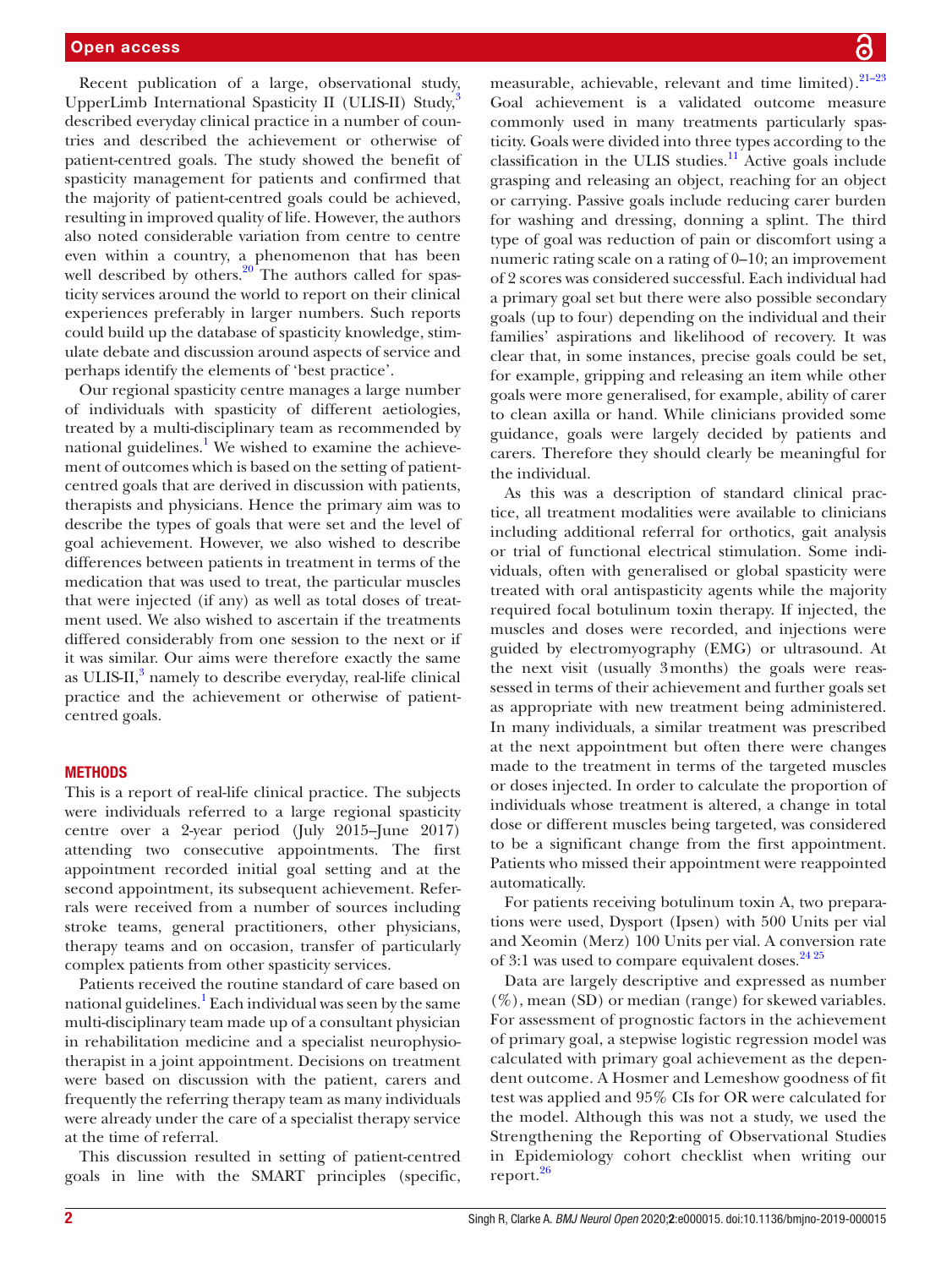#### Patient and public involvement

Patients were involved in the study from inception and are directly involved in goal setting. Patients set their goals based on their own aims and wishes. This is a description of real-life clinical practice and patients consented to their treatment and the clinic always records goal achievement as an outcome measure. There was therefore no burden or extra requirement from any patient. Similarly, ethics committee advice was taken on the reporting of routine data that are already collected as part of the clinical process and formal ethics submission was not required but consent for treatment is taken. Results will be used for each patient to help determine the type of goals set in future based on positive findings.

### **RESULTS**

All patients attending the clinic had goals set and were monitored over two consecutive appointments. At the outset of the study this included all existing patients who were routinely attending the service for their spasticity management. Thereafter, new patients entering the service on referral were added. There were six individuals who did not attend their second appointment despite repeated efforts to reapppoint; they were not included in the analysis. Over this period, 224 patients were assessed and attended consecutive appointments. This consisted of 167 who were already in the clinic population at the outset and 57 subsequent referrals received over the period.

Mean age of the cohort was 54.4 years (SD 16.2, range 17–83) of whom 107 (47.8%) were women. The distribution of aetiology reflected the mixed nature of the

real-life clinical service with the bulk of patients sustaining a stroke or intracranial bleed as shown in [table](#page-2-0) 1. The group comprising 'others' was mainly hypoxic brain injury, multiple sclerosis and spinal cord injury. The time from diagnosis exhibited a wide range with median 5 years (range 0.5–66).

In terms of treatments, 105 (46.8%) were on oral antispasticity agents, 161 (71.9%) were receiving physiotherapy/occupational therapy and 125 (55.8%) had a splint.

All patients had a primary goal set and in addition, most individuals had a number of secondary goals set. In total, there were 606 goals set which were made up of 204 active, 276 passive and 126 pain related goals; these were achieved in 75.2% of all goals and 72.5%, 75.7% and 78.6% of active, passive and pain goals, respectively. Almost half (48.7%) of individuals achieved all of their set goals. However, 25 (11.2%) achieved none of their set goals.

The primary goal was achieved in 153 (68.3%) of all individuals. There seemed to be a slight preference for setting an active primary goal with 92 (41.1%) of individuals having an active primary goal set. However, individuals with an active primary goal were less likely to achieve that goal with 59.7% success compared with 74.2% with a non-active primary goal.

Out of the 224 individuals attending the clinic, 206 received focal botulinum toxin treatment. Of the remaining 18, 14 received only oral medication including baclofen and tizanidine. The mean dose of botulinum toxin A injected in each individual was 281.7 Units (SD 104.8) at the first appointment. At the second appointment, the mean dose

<span id="page-2-0"></span>

| Patient demographics and primary goal achievement<br>Table 1 |                            |                 |               |                          |  |  |  |
|--------------------------------------------------------------|----------------------------|-----------------|---------------|--------------------------|--|--|--|
|                                                              | Mean (SD) or number<br>(%) | Primary goal    |               | $X^2$ or t-test, p value |  |  |  |
|                                                              |                            | <b>Achieved</b> | <b>Failed</b> |                          |  |  |  |
| Age (years)                                                  | 54.3 (16.2)                | 53.7(16.4)      | 54.6(16.1)    | $-0.390$ , $p=0.697$     |  |  |  |
| Female                                                       | 107 (47.8)                 | 74 (48.4)       | 33 (46.5)     | $0.07$ , $p=0.792$       |  |  |  |
| Aetiology                                                    |                            |                 |               | 2.47, p=0.650            |  |  |  |
| <b>CVA</b>                                                   | 107 (47.8)                 | 78 (51.0)       | 29 (40.8)     |                          |  |  |  |
| <b>IC</b> bleed                                              | 44 (19.6)                  | 29 (19.0)       | 15(21.1)      |                          |  |  |  |
| TBI                                                          | 19(8.5)                    | 13(8.5)         | 6(8.5)        |                          |  |  |  |
| CP                                                           | 20(8.9)                    | 12(7.8)         | 8(11.3)       |                          |  |  |  |
| Other                                                        | 34 (15.2)                  | 21(13.7)        | 13 (18.3)     |                          |  |  |  |
| Time from diagnosis<br>(years)                               | 7.12(8.03)                 | 7.28 (7.20)     | 6.78(9.6)     | $-0.431$ , p=0.667       |  |  |  |
| Toxin dose (U)                                               | 281.7 (104.9)              | 283.0 (100.7)   | 278.8 (114.5) | $-0.941$ , p=0.348       |  |  |  |
| Active primary goal                                          |                            |                 |               |                          |  |  |  |
| <b>Yes</b>                                                   | 92(41.1)                   | 55 (35.9)       | 37(52.1)      | 5.24, $p=0.022*$         |  |  |  |
| No                                                           | 132 (58.9)                 | 98 (64.1)       | 34 (47.9)     |                          |  |  |  |

\*Significant for p<0.05.

CP, cerebral palsy; CVA, cerebrovascular accident; IC, intracranial; TBI, Traumatic Brain Injury.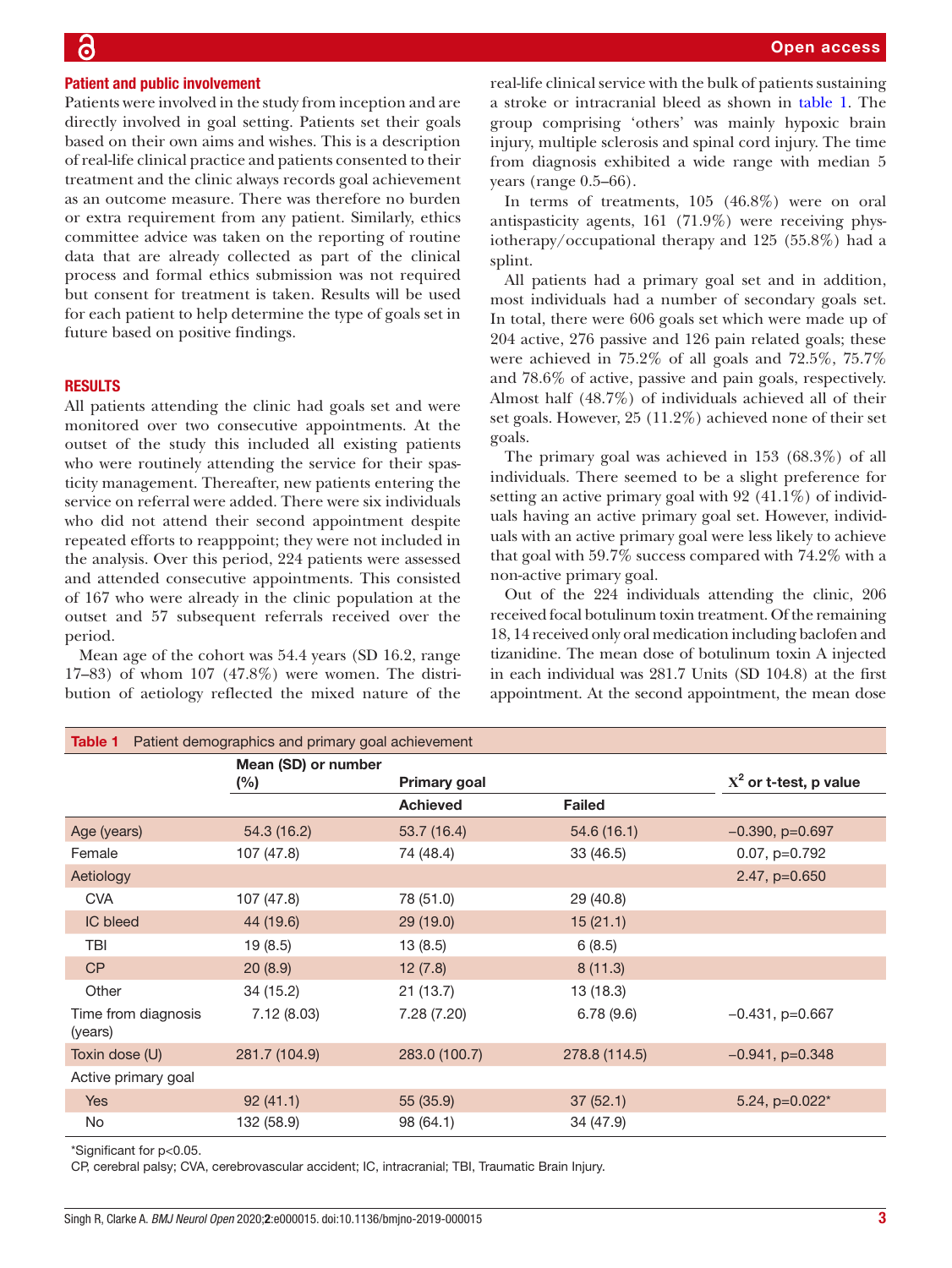

<span id="page-3-0"></span>Figure 1 Muscles injected in 206 individuals. Adduc, adductor compartment thigh; BB, biceps/brachialis; BR, brachioradialis; FCR, flexor carpi radialis; FCU, flexor carpi ulnaris; FDL, flexor digitorum longus; FDP, flexor digitorum profundus; FDS, flexor digitorum superficialis; FHB, flexor hallucis brevis; FHL, flexor hallucis longus; FPL, flexor pollicis longus; HS, hamstrings; PT, pronator teres; TP, tibialis posterior.

was 256.9 Units (SD 133.7). There was a wide variation in the total amount of toxin injected as may be expected with a range of 100–600 Units. When the treatment was compared between the two time points, 138 (61.6%) individuals had a significant change made to their treatment with the remainder receiving identical or similar amounts of toxin in the same muscles. Median time between injections was 3 (2–11) months. The median number of muscles injected was 4 (1–11) and the most common muscles injected were flexor carpi radialis, flexor digitorum superficialis and the biceps/brachialis complex ([figure](#page-3-0) 1).

An attempt to identify independent predictors of primary goal achievement was made using a binary logistic regression model with achievement of primary goal as the dependent outcome. The independent variables entered into the model were age, gender, aetiology, time from diagnosis, total dose of botulinum toxin injected and an active goal being the primary goal set [\(table](#page-4-0) 2). The model was statistically significant (p<0.001) with Nagelkerke  $R^2$  of 0.088. The only significant factor was an active primary goal which was less readily achieved compared with passive or pain related primary goals. Hence the only independent predictor of goal achievement is the presence of a non-active primary goal.

# **DISCUSSION**

We have shown that a regional complex spasticity clinic can set and achieve the majority of goals (75.2%) through

a process of patient-centred goal setting. The similar rate of achievement of passive, active or pain-related goals implies that all types of goal are equally achievable. Primary goal achievement was less successful (68.3%) than overall goals, which may reflect the occasional insistence of an individual to prioritise their main desire or aim, even if it is felt by others that it may be difficult to achieve. This seemed to happen on occasion in the goalsetting process.

There is relatively little literature on everyday clinical practice in spasticity to compare these results with. The large multi-centre observational study. that inspired this report, found a similar rate of goal achievement. As these were in a trial setting, one may perhaps expect better results due to the extra attention focused within a study compared with everyday practice.<sup>[9](#page-5-3)</sup> However, ULIS-II reported from 84 centres with at most, five patients at each centre.<sup>[3](#page-5-6)</sup> The authors called for large centres to report on their findings so that a picture across regions may be built up. It is interesting that others have found that passive goals are more commonly achieved than active goals, in contrast to our own findings.<sup>2 3 19 27</sup> Indeed it is often suggested by clinicians anecdotally, that active goals are more difficult to achieve. In our study, while total number of active goals were similarly achieved to other types of goals, it was found in a regression model, that the setting of an active primary goal (compared with a passive or pain primary goal) resulted in lower achievement of that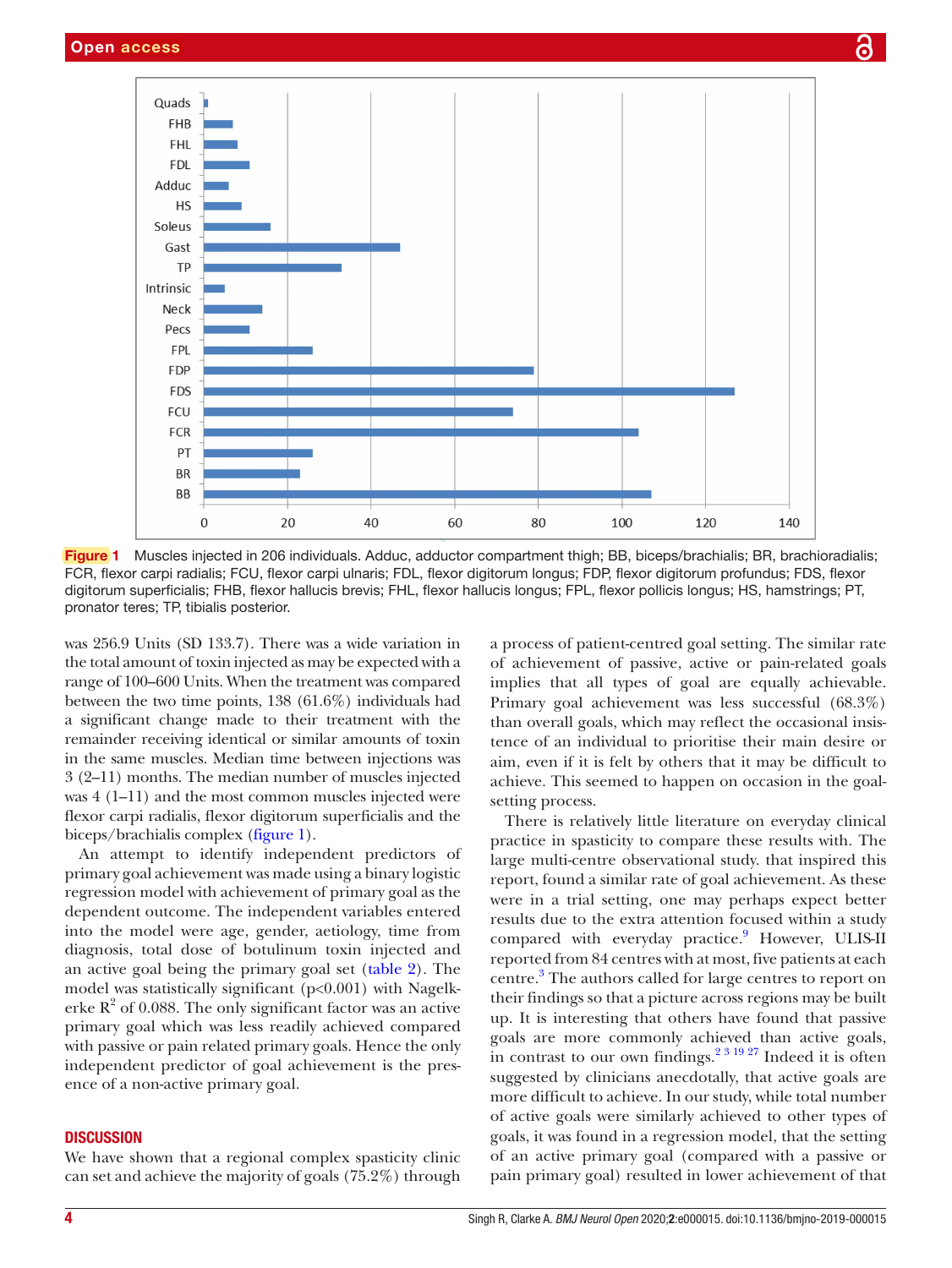<span id="page-4-0"></span>

| <b>Table 2</b> Logistic regression model of primary goal achievement |          |          |           |               |              |  |  |  |
|----------------------------------------------------------------------|----------|----------|-----------|---------------|--------------|--|--|--|
|                                                                      |          |          |           | 95% CI for OR |              |  |  |  |
|                                                                      | В        | P value  | <b>OR</b> | Lower         | <b>Upper</b> |  |  |  |
| Age                                                                  | $-0.011$ | 0.370    | 0.989     | 0.964         | 1.014        |  |  |  |
| Female gender                                                        | $-0.101$ | 0.746    | 0.904     | 0.490         | 1.667        |  |  |  |
| Time from diagnosis                                                  | 0.023    | 0.310    | 1.023     | 0.979         | 1.069        |  |  |  |
| Aetiology                                                            |          | 0.579    |           |               |              |  |  |  |
| <b>Stroke</b>                                                        | -        | -        |           |               |              |  |  |  |
| <b>Bleed</b>                                                         | $-0.463$ | 0.280    | 0.630     | 0.272         | 1.459        |  |  |  |
| <b>TBI</b>                                                           | $-0.648$ | 0.319    | 0.523     | 0.146         | 1.874        |  |  |  |
| <b>CP</b>                                                            | $-0.987$ | 0.172    | 0.373     | 0.090         | 1.537        |  |  |  |
| Other                                                                | $-0.716$ | 0.147    | 0.489     | 0.186         | 1.286        |  |  |  |
| Toxin dose                                                           | 0.001    | 0.532    | 1.001     | 0.998         | 1.003        |  |  |  |
| Active primary goal                                                  | 0.653    | $0.030*$ | 1.922     | 1.064         | 3.473        |  |  |  |
| Constant                                                             | 1.069    | 0.270    | 2.913     |               |              |  |  |  |
| *Significant for p<0.05.                                             |          |          |           |               |              |  |  |  |

CP, cerebral palsy; TBI, Traumatic Brain Injury.

primary goal. It was interesting that features such as age or time since diagnosis did not affect the likelihood of primary goal achievement.

The finding that all types of goals were equally achievable in overall terms, suggests that one type of goal should not take precedence over another. While some patients focused largely on active goals, for other individuals with more severe impairment and lack of active limb function, the achievement of passive goals is equally important in terms of improving quality of life and administration of care, for example, washing. An important part of goal setting is to educate patients about the relative importance of various goals, including those related to delivering care passively and not just function.

Treatment of spasticity varies considerably from centre to centre, let alone from country to country $^{20}$   $^{28}$  and has often suffered from a lack of an easily applicable or comparable outcome measure. Indeed goal setting in itself is not a true outcome measure and surveys show considerable variation in the measures used. $^{28}$  The most commonly used tool is still the Modified Ashworth Scale (MAS) which is a relatively crude measure of resistance to movement and studies show that it is hard to demonstrate a change with interventions.[29](#page-6-9) It also cannot produce a composite score as it is only applied for one set of muscles at a time and is generally considered a poor outcome tool. $30\,31$  Other measures have their particular advantages and disadvantages but the fact that so many different tools are used in so many different centres probably highlights the flaws in all of them.<sup>[1](#page-5-0)</sup>

By contrast, a process of goal setting involving the patient, carers and their therapists is an active and vibrant process[.12 16 22](#page-6-11) Hopefully by setting goals that are meaningful for the individual, their motivation will also be enhanced. While use of the full Goal Attainment Scale

(GAS) tool produces a validated composite score, the majority of centres prefer to use simple yes/no achievement of the goal or otherwise. Indeed only 5% of centres that use goal setting, use the full GAS tool.<sup>[19](#page-6-3)</sup> This is probably as a result of limitation of resources in most centres; the full scoring and setting of goal attainment is a lengthy process. The lack of resources is certainly a concern in many services at a time of austerity. A balance between pragmatism and the desire to record has to be reached, as has been the case in our busy clinical service.

We have also demonstrated that the majority of individuals require a substantial change in their treatment between appointments. We deliberately chose a strict definition of new treatment so that minor changes would not constitute a change. Therefore a change in dosage >20%or a new set of muscles being injected was required to constitute a change. This highlights that even years after injury, spasticity management continues to be a dynamic process with adequate time required to evaluate and modify treatment as the clinical picture evolves. Again this is an important issue for time allocation at clinics. At our service, follow-up appointments are allocated the same time as a new patient referral to ensure adequate time for assessment and goal setting.

Our results have also shown that a large number of different muscles may be injected but that certain patterns predominate. Certainly elbow and finger flexors were the most common muscles injected, as noted by others. $310$  We are certain that our selection of muscles and the doses injected will differ from many other expert centres. Indeed such variations have been noticed by others.<sup>32</sup> In another study, it was noted that one centre always injected biceps and brachialis together while another centre only seemed to inject the biceps muscle. $^{20}$  Such variations are common and provide fertile ground for discussion and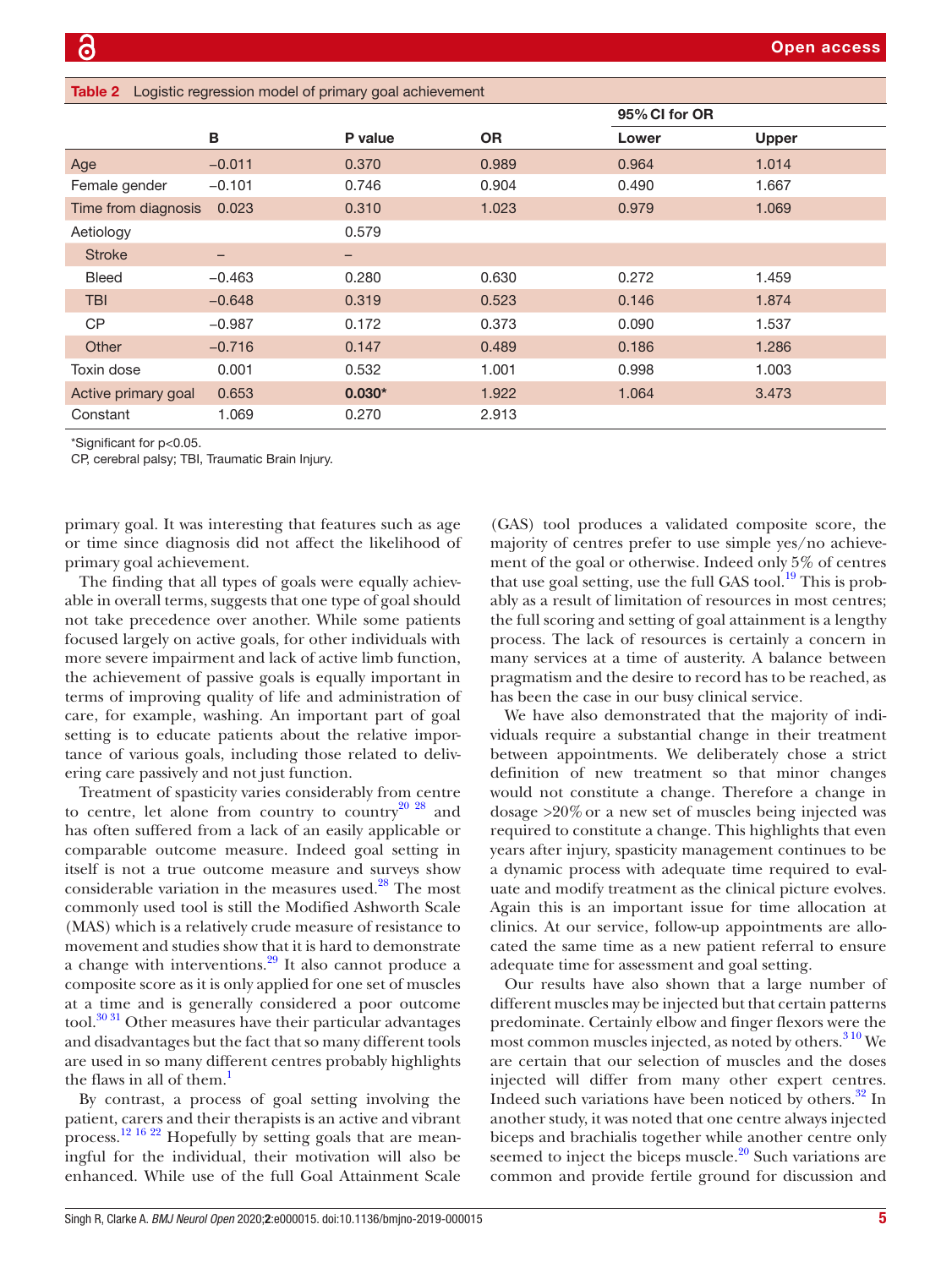### Open access

debate around the idea of best practice. As an example in our clinic, biceps and brachialis are always injected together and we rarely inject intrinsic hand muscles where our experience has found little benefit. It is reassuring that our overall doses injected and the number of muscles, is similar to that found by ULIS-II. But we are sure that some experts will disagree with some of our ideas and we welcome the debate.

We did not find any link between achievement of primary goal and features of aetiology, age and gender. Perhaps of particular significance, the time since injury was also not related to the achievement of goals. It could be envisaged that individuals with a more recent injury may have more scope for recovery and hence more likelihood of achieving their goals than those who have long standing diagnosis. We could present no evidence for this and suggest that the process of goal setting continues to show benefits many years after the initial injury. This is important as many referrals are made years after the original injury; ULIS-II found that only 40% of stoke patients were referred in their first year.

The total dose of toxin used was also not a predictor; while others have shown that dose can affect a measure such as  $MAS$ ,  $33\frac{34}{9}$  other studies show little effect of spasticity treatment on MAS while goal achievement and functional ability did improve. $29$  It is evident that goal achievement or functional improvement are far more important than a measure such as MAS. As age, aetiology and gender had no effect on goal achievement, it seems reasonable to eliminate any bar to treatment and to openly treat all patients with spasticity, as best as possible. This has obvious implications for funding.

A number of strengths and weaknesses should be highlighted. The subjects were all seen by the same treatment team of a consultant physician and specialist neurophysiotherapist. There was therefore consistency in assessment, treatment and the process of goal setting although the latter was largely driven by the patients, carers and referring therapists themselves. The study recruited a large number of individuals with a prospective data collection and assessment. There are a number of potential problems in that patients received a differing quantum of specialist therapy and this cannot be measured although its benefits are well known.<sup>[35](#page-6-14)</sup> While a criterion of referral is that all patients should be undergoing specialist therapy, there is extensive variation in terms of how much therapy patients were receiving. It is also known that some individuals benefit from more highly specialised input than others. The outcome measure of simple counting of goal achievement in a binary manner is admittedly a crude measure and it would have been more robust to have the full goal attainment scoring tool to provide an overall composite score if resources had allowed.

In conclusion, it has been well shown in numerous studies that patients benefit from the treatment of spasticity in a multi-disciplinary setting. The preservation of range of movement alone can prevent the development of painful contractures and decreased carer burden. In

addition the opportunity to improve active movement and limb use, presents clear advantages. However, there has been a relative lack of 'real-world' clinical evidence published and the drive to publish our results was encouraged by the landmark ULIS studies which clearly showed that goals were achievable. We would call on others to report on their populations and outcomes.

Contributors RS wrote the first draft and AC contributed to redrafts as well as data collection, the setting of goals and administering treatments.

**Funding** The authors have not declared a specific grant for this research from any funding agency in the public, commercial or not-for-profit sectors.

**Competing interests** Both authors have an interest in goal setting and outcome measurement.

Patient consent for publication Not required.

Ethics approval Advice taken from ethics committee regarding real-life clinical outcomes. All attenders consent to their treatment and contributed to goals set.

Provenance and peer review Not commissioned; externally peer reviewed.

Data availability statement Data are available upon reasonable request. Data is the normal clinic data generated at each patient appointment. There was no extra data collected for the study.

**Open access** This is an open access article distributed in accordance with the Creative Commons Attribution Non Commercial (CC BY-NC 4.0) license, which permits others to distribute, remix, adapt, build upon this work non-commercially, and license their derivative works on different terms, provided the original work is properly cited, appropriate credit is given, any changes made indicated, and the use is non-commercial. See: [http://creativecommons.org/licenses/by-nc/4.0/.](http://creativecommons.org/licenses/by-nc/4.0/)

#### ORCID iD

Rajiv Singh <http://orcid.org/0000-0002-3173-9591>

#### <span id="page-5-0"></span>**REFERENCES**

- 1 Spasticity in Adults. *Management using botulinum toxin*. Royal College of Physicians, 2009.
- <span id="page-5-1"></span>2 Elia AE, Filippini G, Calandrella D, *et al*. Botulinum neurotoxins for post-stroke spasticity in adults: a systematic review. *[Mov Disord](http://dx.doi.org/10.1002/mds.22452)* 2009;24:801–12.
- <span id="page-5-6"></span>3 Turner-Stokes L, Fheodoroff K, Jacinto J, *et al*. Results from the Upper Limb International Spasticity Study-II (ULISII):a large, international, prospective cohort study investigating practice and goal attainment following treatment with botulinum toxin A in real-life clinical management. *[BMJ Open](http://dx.doi.org/10.1136/bmjopen-2013-002771)* 2013;3:e002771.
- <span id="page-5-2"></span>4 Verplancke D, Snape S, Salisbury CF, *et al*. A randomized controlled trial of botulinum toxin on lower limb spasticity following acute acquired severe brain injury. *[Clin Rehabil](http://dx.doi.org/10.1191/0269215505cr827oa)* 2005;19:117–25.
- 5 Yablon SA, Agana BT, Ivanhoe CB, *et al*. Botulinum toxin in severe upper extremity spasticity among patients with traumatic brain injury: an open-labeled trial. *[Neurology](http://dx.doi.org/10.1212/WNL.47.4.939)* 1996;47:939–44.
- 6 Suputtitada A. Local botulinum toxin type A injections in the treatment of spastic toes. *[Am J Phys Med Rehabil](http://dx.doi.org/10.1097/00002060-200210000-00009)* 2002;81:770Y5.
- 7 Marco E, Duarte E, Vila J, *et al*. Is botulinum toxin type A effective in the treatment of spastic shoulder pain in patients after stroke? A double-blind randomized clinical trial. *[J Rehabil Med](http://dx.doi.org/10.2340/16501977-0066)* 2007;39:440–7.
- <span id="page-5-5"></span>8 Rehabilitation for patients in the acute care pathway following severe disabling illness or injury. *BSRM core standards for specialist rehabilitation*. London: British Society of Rehabilitation Medicine, 2014.
- <span id="page-5-3"></span>9 Maas AIR, Menon DK, Lingsma HF, *et al*. Re-Orientation of clinical research in traumatic brain injury: report of an international workshop on comparative effectiveness research. *[J Neurotrauma](http://dx.doi.org/10.1089/neu.2010.1599)* 2012;29:32–46.
- <span id="page-5-4"></span>10 Esquenazi A, Mayer N, Lee S, *et al*. Pros Study group: patient registry of outcomes in spasticity care. *Am J Phys Med Rehabil* 2012;91:729–46.
- <span id="page-5-7"></span>11 Fheodoroff K, Ashford S, Jacinto J, *et al*. Factors influencing goal attainment in patients with post-stroke upper limb spasticity following treatment with botulinum toxin A in real-life clinical practice: sub-analyses from the Upper Limb International Spasticity (ULIS)-II Study. *[Toxins](http://dx.doi.org/10.3390/toxins7041192)* 2015;7:1192–205.